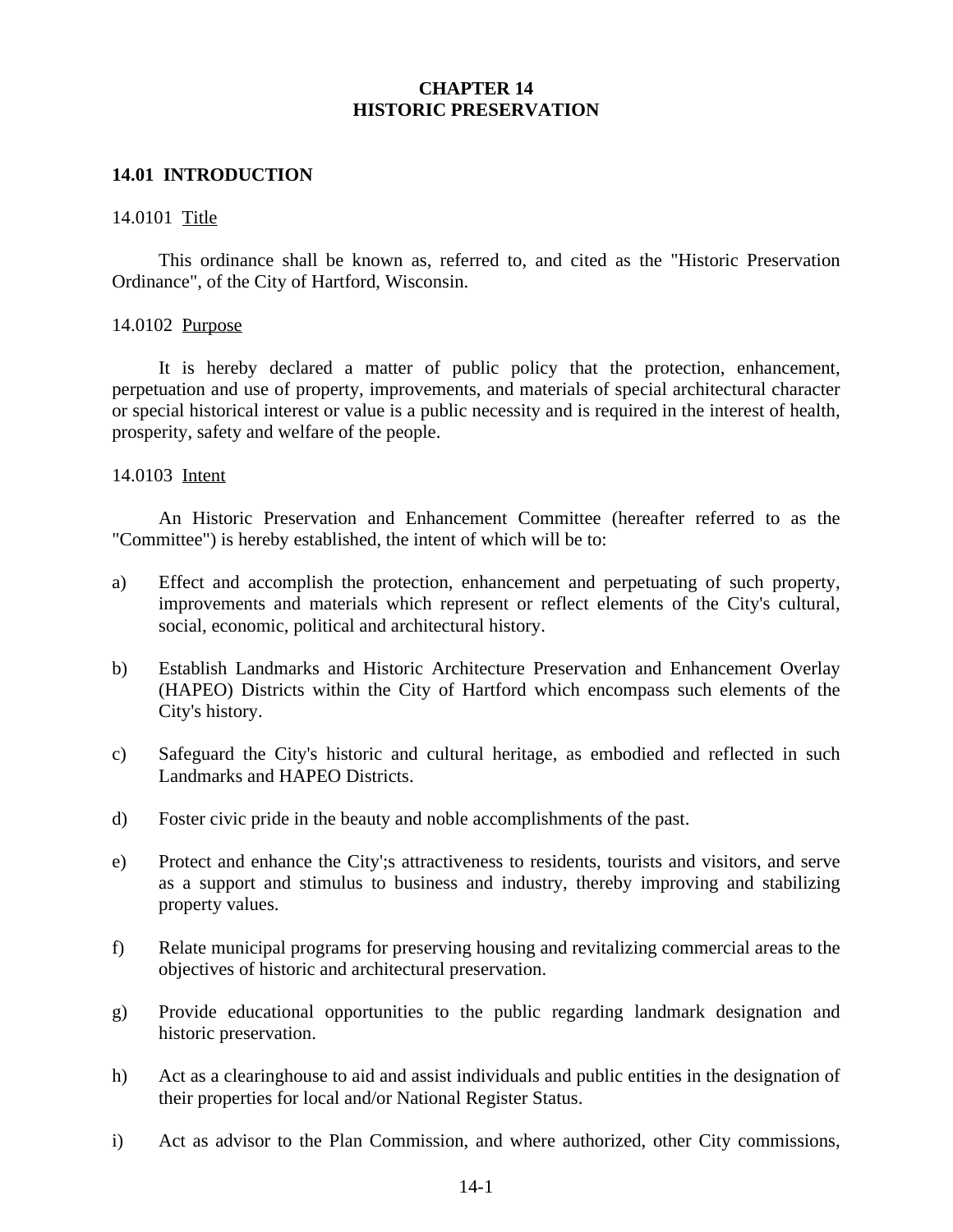committees and agencies in the preservation and enhancement of sites, buildings, and structures having historic value.

- j) Encourage infill development that respects the context of existing built environmental characteristics in order to maintain the general quality and appearance of neighborhoods.
- k) Recognize built environmental characteristics as a major part of the City's identity and positive image.
- l) Promote local design qualities.
- m) Stabilize and improve property values.
- n) Reduce conflicts between new construction and existing development.

## **14.02 HISTORIC PRESERVATION COMMITTEE**

### 14.0201 Committee Established

The Historic Preservation and Enhancement Committee (Committee) as hereby created shall be composed of seven (7) members. One (1) member shall be an Alderperson, appointed by the Mayor and confirmed by the Common Council. Six (6) members shall be appointed by the Mayor and confirmed by the Common Council. Members should reside within or have an established business within the City and have, to the extent practicable, a knowledge of or interest in historic, cultural and architectural preservation and enhancement. They should also represent a broad segment of the community. (AMENDED 4/28/86--ORDINANCE NO. E-46)

### 14.0202 Organization

The committee, at its first meeting and each May thereafter, shall elect a Chairperson, Vice-chairperson, and Secretary who shall conduct and record the meetings of the committee. Vacant positions on the committee shall be filled in the same manner as above described and for the unexpired term.

### 14.0203 Powers and Duties

The Committee shall adopt rules of operation which include but are not limited to: establishing and publishing meeting or hearing notices and agendas; establishing the priority of topics of discussion; determining the form and method of formal action; and, determining the scope and content of all minutes and other records, and their publication, disposition, and maintenance. In all matters and unless specifically set forth to the contrary, Robert's Rules of Order shall be followed in all proceedings. The Committee shall adopt as part of its rules that meetings will be held at least once in each successive two-month period throughout the calendar year.

The Committee's jurisdiction shall be limited to the incorporated area of the City of Hartford. In addition to adopting rules and regulations for its own operations, the Committee shall:

a) Maintain or cause to be maintained a comprehensive survey of sites, structures, and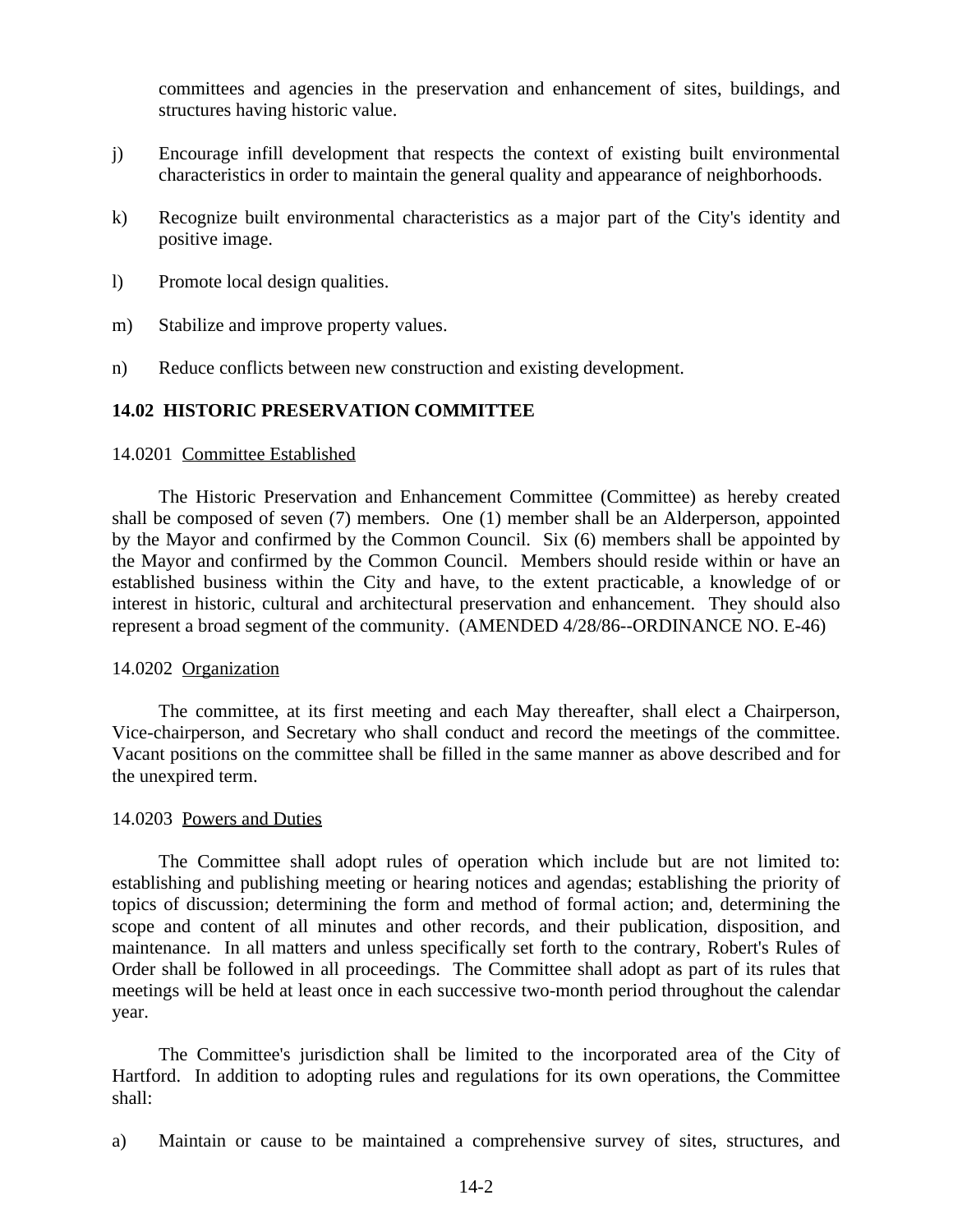districts in the City identifying the City's historic, cultural, and architectural resources.

- b) Prepare or cause to be prepared a current list and recommendations of potential sites, structures, and districts to be designated as historical, cultural, or architectural Landmarks or HAPEO Districts.
- c) Prepare or cause to be prepared a physical plan and policy that will establish a proper course of action for preservation and enhancement of historic buildings and sites in the City.
- d) Utilize the information and plans compiled to delineate and designate at least two specific types of historic areas and/or districts in the City, including:
	- 1. Individual Landmarks;
	- 2. Historic Architecture Preservation and Enhancement Overlay (HAPEO) Districts as established in Chapter 13 of the Municipal Code.
- e) When requested by the general public or by officially designated agencies or agents of the City, review and make recommendations to said agents or agencies regarding proposals for construction, renovation, maintenance, and moving and demolition of buildings, structures, fences and accessory objects.
- f) Consider, and issue or deny, Certificates of Appropriateness authorizing the alteration, demolition, or exterior change to any landmark or improvement within a HAPEO District as requested by the Zoning Administrator.
- g) Prepare or cause to be prepared when necessary, measured drawings, photographs, and appropriate documentation for sites and structures that are clearly endangered.
- h) Administer on behalf of the City any historical materials, property, easements, or other interests in real property which the City may have or may accept as gifts or grants or may otherwise acquire and for which the Common Council may designate the Committee the administrator thereof.
- i) Subject to any appropriation by the Common Council, or funds from other sources, the Committee may employ clerical and technical assistants or consultants and incur other expenses appropriate to carrying out its work, and may accept and expend appropriated funds for such purposes, subject to municipal purchasing practices.
- j) As it deems advisable, and subject to Common Council review, shall receive funds, on behalf of the City, for the Purpose of Landmark and HAPEO District preservation, which funds shall be placed in a special City account for such purpose.

## **14.03 DESIGNATION OF SPECIFIC LANDMARKS**

For purposes of this chapter, the Committee may place a Landmark designation on any site, including any building, improvement or structure located thereon, or any area of particular historic, architectural, or cultural significance to the City of Hartford. In making such designation the Committee will follow the criteria set forth herein.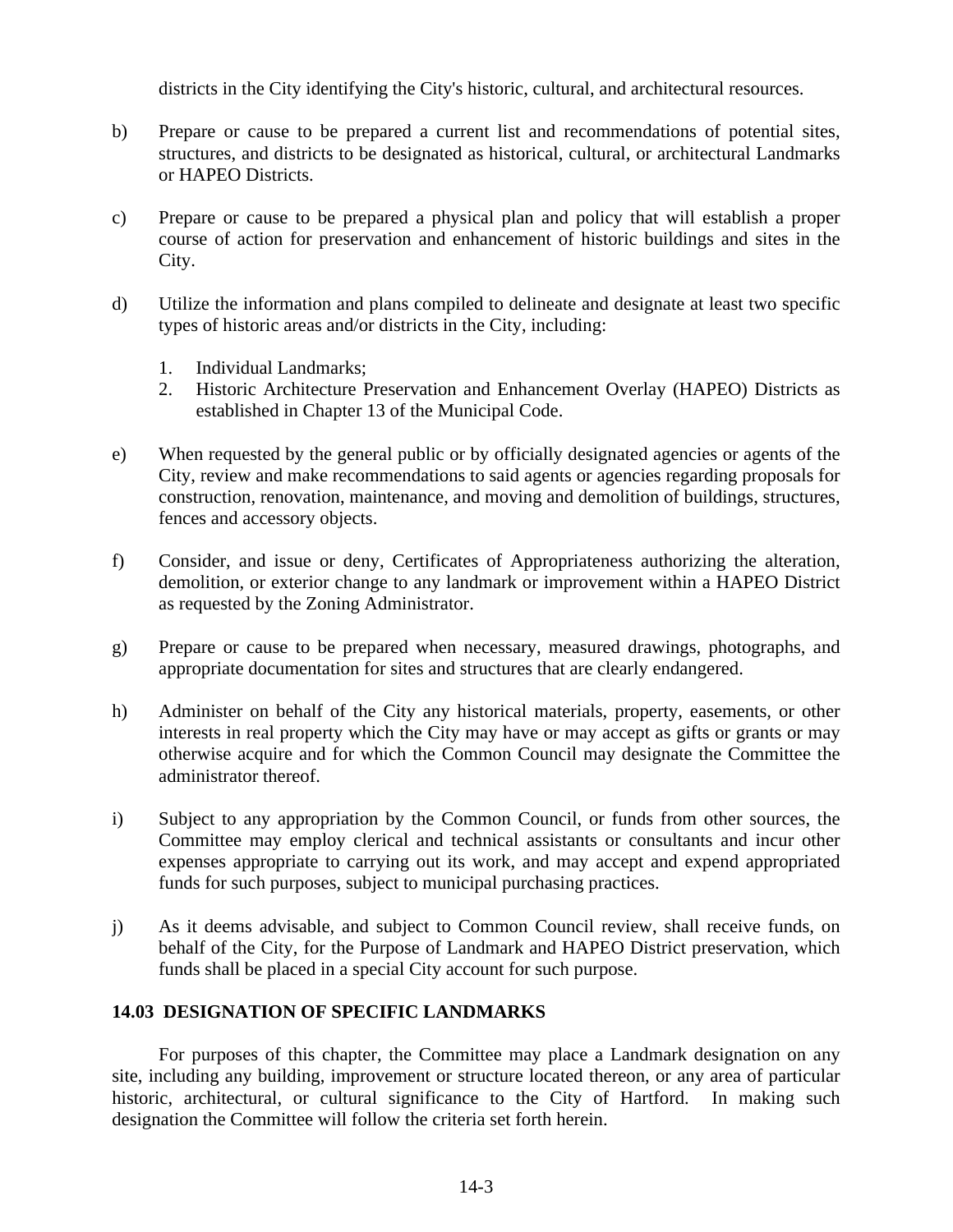The Committee shall also adopt specific guidelines for maintenance and improvement of designated Landmarks, which guidelines shall be included as appendices to this chapter.

# **14.04 DESIGNATION OF HAPEO DISTRICTS**

For preservation purposes, the Committee shall select, nominate and name geographically defined historically architecturally or culturally significant areas within the City of Hartford to be designated as HAPEO Districts.

Each HAPEO District nomination made by the Committee shall include a cultural and architectural analysis supporting the architectural and historic significance of the District, specific criteria met, and a statement of preservation objectives. The Committee shall, with the assistance of the Director of Planning and Community Development and other assigned City staff, also prepare historic preservation guidelines for each such HAPEO District, which guidelines shall be included as appendices to this chapter.

# **14.05 NOMINATING LANDMARKS AND HAPEO DISTRICTS**

## 14.0501 Criteria

A Landmark or HAPEO District designation may encompass any site, building, structure, or geographic area of particular historic, architectural or cultural significance for which one or more of the following concerns can be substantiated:

- a) It has character, interest or value as part of the development, heritage or cultural characteristics of the City of Hartford, State of Wisconsin or the United States.
- b) It is a site of a significant historical event.
- c) It can be identified with a person or persons who significantly contributed to the culture and development of the City of Hartford.
- d) It exemplifies, the cultural, economic, social or historic heritage of the City of Hartford.
- e) It is a portrayal of the environment of a group of people in an era of history characterized by a distinctive architectural type.
- f) It embodies distinguishing characteristics of an architectural type or specimen.
- g) It can be identified as the work of an architect or master builder whose individual work has influenced the development of the City of Hartford.
- h) It embodies elements of architectural design details, materials or craftsmanship which represent a significant architectural innovation.
- i) It has a relationship to other distinctive buildings, structures or areas which are eligible for preservation according to an historic, cultural or architectural design or motif.
- j) It has a unique location or singular physical characteristic representing an established and familiar visual feature of a neighborhood or the City of Hartford.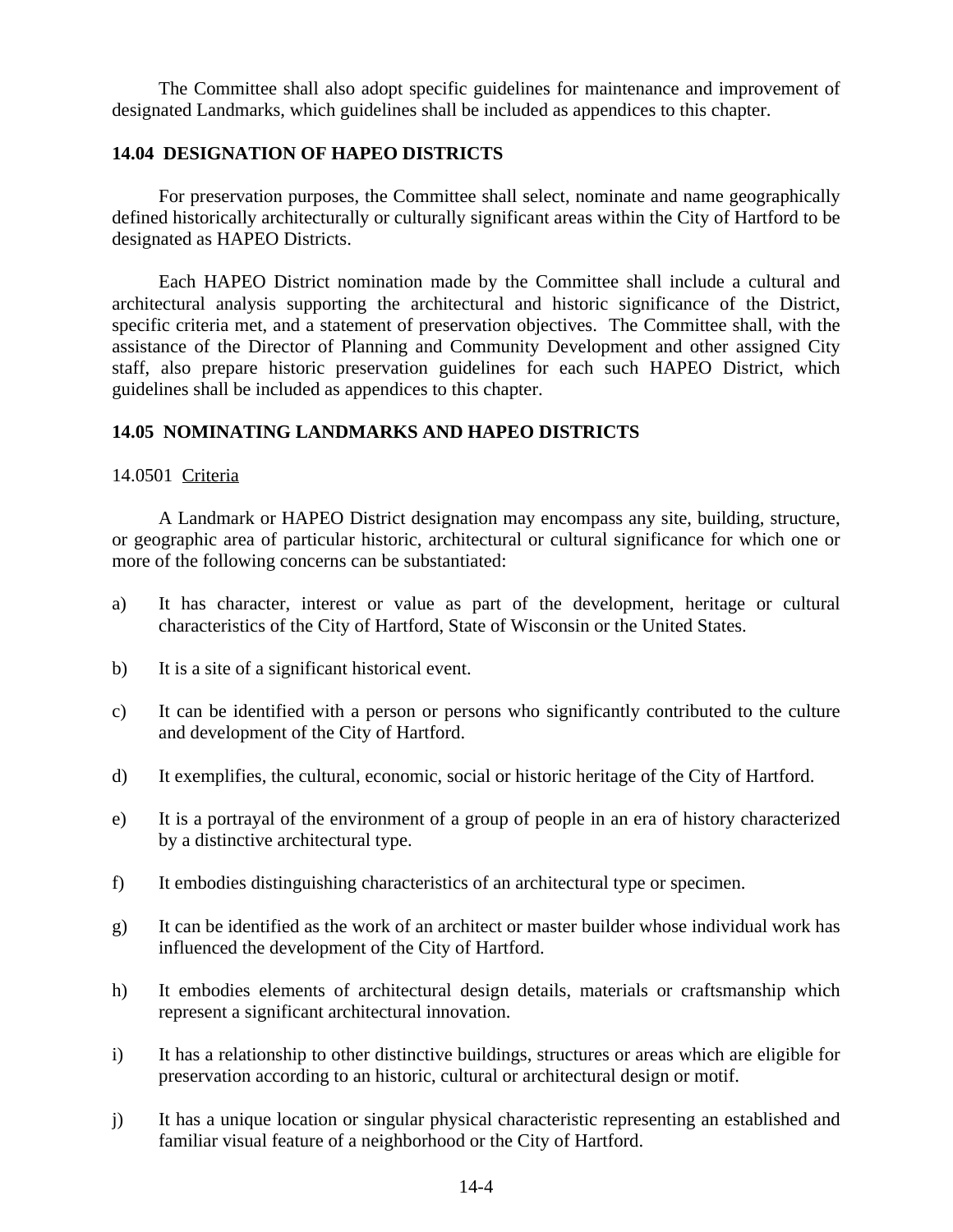### 14.0502 Eligible Nominations

Landmark nominations may be presented to the Committee by any Committee member. Nominations for landmarks are eligible for consideration by the Committee upon preliminary conclusion that the structure, site, or area is applicable to one or more of the criteria established in Section 14.0501.

HAPEO District nominations may be presented to the Committee by a majority of property owners in the proposed area. Nominations for HAPEO Districts are eligible for consideration by the Committee upon preliminary conclusion that the area is applicable to one or more of the criteria established in Section 14.0501.

## **14.06 REVIEW, RECOMMENDATION, AND DESIGNATION PROCEDURES FOR LANDMARKS AND HAPEO DISTRICTS**

Upon reaching a preliminary conclusion that a nomination is eligible for consideration, the Committee shall contact the owner or owners of such property and outline the reasons and the effects of its proposed designation as a Landmark or HAPEO District. Following such initial contact the Committee shall:

- a) Schedule a public meeting or if appropriate a public hearing on the question of the proposed designation. A notice of the time, place, and purpose of the meeting or hearing shall be transmitted to the City Clerk, to the Alderpersons or districts in which the proposed designation is located, to the owner or owners of property situated in whole or in part within the proposed designated area, and to the owner or owners of property situated in whole or in part within two hundred (200) feet of the proposed designation.
- b) Conduct such public meeting or hearing and, in addition to the notified persons, may hear expert witnesses and may subpoena such witnesses and records as it deems necessary. The Committee may also conduct an independent investigation into the proposed designation.
- c) In the designation of a Landmark or a HAPEO District the Committee shall within ten (10) days following a public meeting or hearing, and after review, vote in the case of a Landmark to create such Landmark, and in the case of a HAPEO district, to make a specific affirmative or negative recommendation to the City Plan Commission which Commission shall review the proposal and follow the procedures for rezoning as set forth in the City Zoning Ordinance.

## **14.07 CERTIFICATE OF APPROPRIATENESS**

### 14.0701 Procedures for Issuance of a Certificate of Appropriateness

Except as otherwise provided in this Chapter, it shall be unlawful for any person to construct, alter, demolish or remove the exterior or any aspect of the exterior of any landmark or any improvement located within an historic preservation district, or to construct an improvement located within an historic preservation district unless a certificate of appropriateness has been issued authorizing such work. A certificate of appropriateness shall not be required for ordinary repair and maintenance.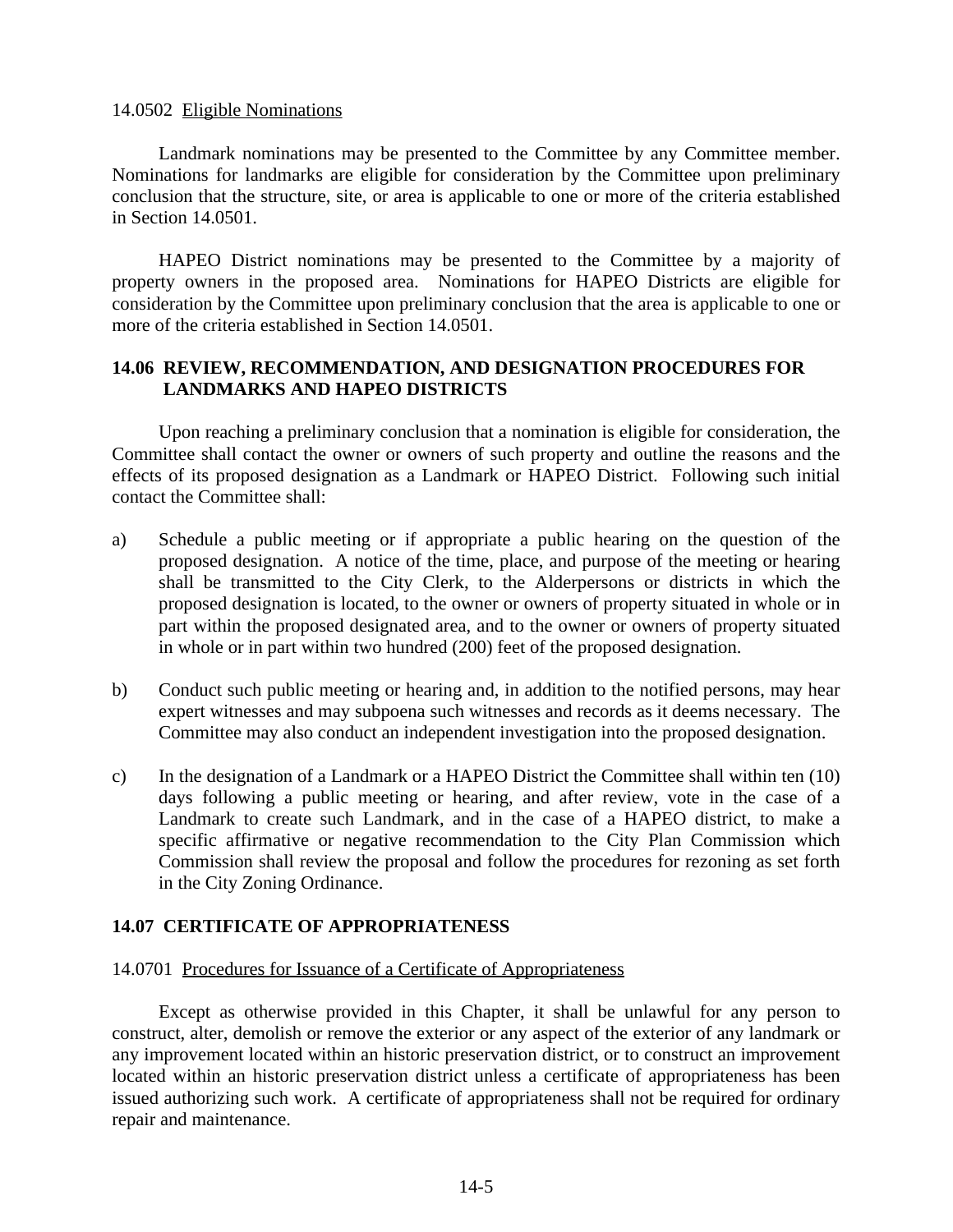#### 14.0702 Applications for a Building Permit

All applications for a building permit, including sign permits, or a demolition permit shall be accompanied by an application for a certificate of appropriateness if the work for which the permit is sought will result in the alteration, demolition, construction or removal of a designated landmark or of an improvement located within an historic preservation district. The application for certificate of appropriateness shall be filed with the Building Inspector, in coordination with all other necessary permit applications, who shall transmit a copy of the application for the building or demolition permit and a copy of the application for certificate of appropriateness to the Zoning Administrator for review as described below. (AMENDED 4/12/94--ORDINANCE NO. E-259)

#### 14.0703 Application for a Certificate of Appropriateness

The application for a certificate of appropriateness shall include plans and specifications for the proposed work, or such other statement of the proposed work as is acceptable to the Building Inspector under the building or other applicable codes. The application shall also include such other information as the Zoning Administrator or Committee may, by rule, require from time to time. (AMENDED 4/12/94--ORDINANCE NO. E-259)

Within seven (7) days of the filing of an application under this Section, the Building Inspector and Zoning Administrator shall approve the building permit and certificate of appropriateness or determine that it must be reviewed and approved by the Committee. The Building Inspector and Zoning Administrator can only approve a certificate of appropriateness if the application clearly satisfies the standards as outlined in this Chapter. If it is determined that the applicant must appear before the Committee, the application will be placed on the agenda at the next regularly scheduled meeting. (AMENDED 4/12/94--ORDINANCE NO. E-259)

#### **14.08 APPEALS**

If upon review by the Committee, the application for a certificate is denied or conditions are recommended which cannot be accepted by the applicant, then that decision may be appealed to the Plan Commission by the applicant. After hearing, the Plan Commission will issue instructions to the Building Inspector. The applicant may appeal the action of the Plan Commission to the Common Council which shall hold a public hearing and following such hearing may, by majority vote of its members (contrary provisions of the zoning code notwithstanding) reverse or modify the action of the Commission.

#### **14.09 PENALTIES**

Any violation of this Chapter will be considered a violation of the City of Hartford building code and zoning ordinance, and subject to penalties established in Chapter 42 of the Municipal Code.

#### **14.10 DEMOLITION**

#### 14.1001 Regulation of Demolition

No permit to demolish or move all or part of a Landmark, or a building or structure in a HAPEO District shall be granted by the Building Inspector except as follows: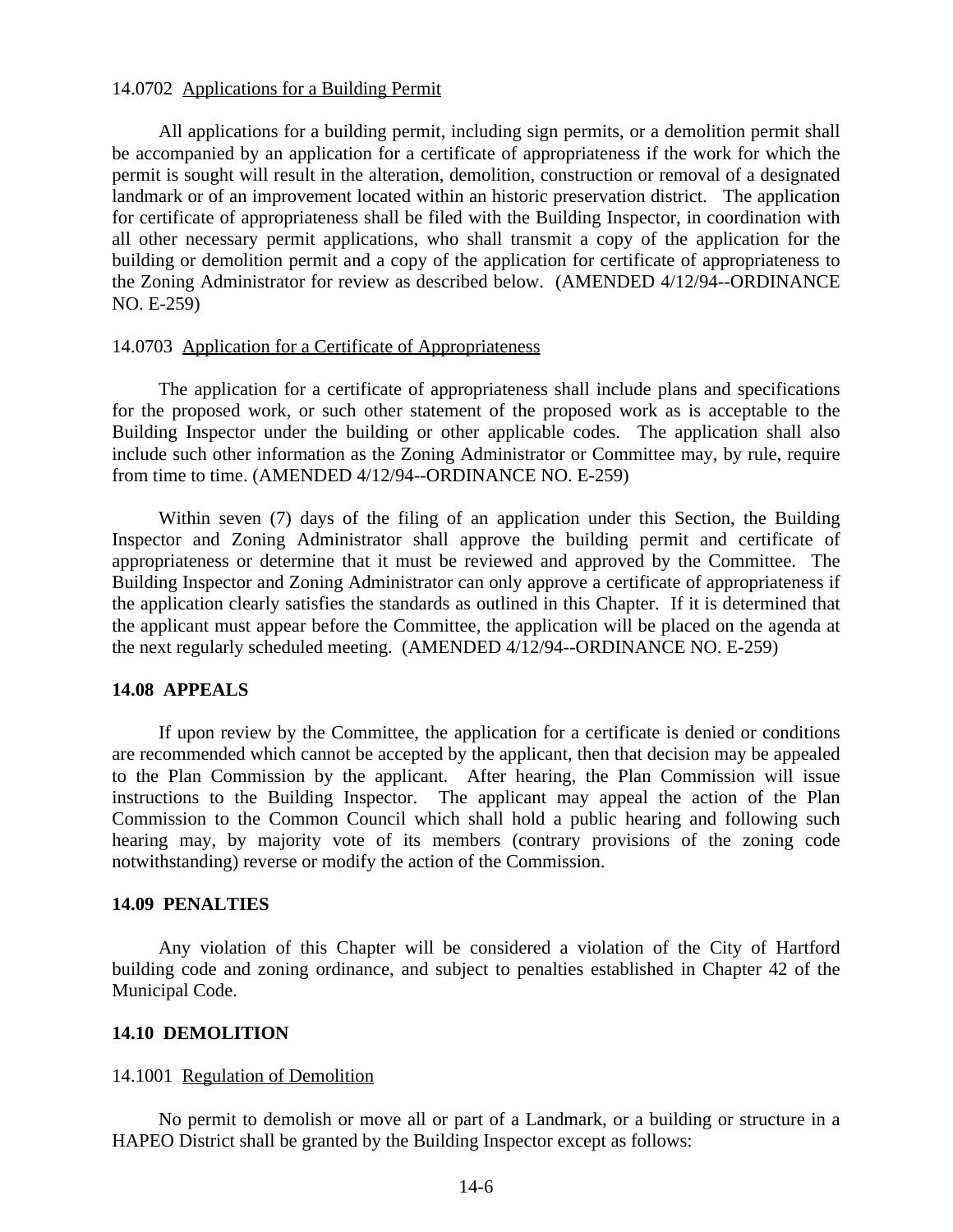- 1. Any application for a permit to demolish or move all or part of a Landmark, or a building or structure within a HAPEO District shall be filed with the Committee. No owner or operator of such a site, building or structure shall be granted a permit to demolish or move such property unless a Certificate has first been granted by the Committee.
- 2. Upon receipt and review of an application for a permit to demolish or move such property, the Committee may issue a Certificate, deny such Certificate, or request suspension of a period of not to exceed six months to allow time for negotiations or other actions to proceed. If the Committee suspends action on the application, the Committee and the applicant shall undertake serious and continuing discussions for the purpose of finding a mutually agreeable method of preserving the subject property. During the suspension period the owner shall take whatever steps are necessary to prevent further deterioration of the building. At the end of the six (6) month period the Committee shall act on the suspended application by either granting or denying, a Certificate for the proposed demolition or moving. Failure to issue a Certificate within 30 days of the date of application or to issue a written recommendation to suspend action shall be deemed approval of a Certificate for the demolition or removal, provided that the determination period may be extended an additional 30 days by mutual written stipulation of the applicant and the Committee.
- 3. In determining whether a Certificate should be issued for any demolition or moving, the Committee shall consider and may give decisive weight to any or all of the following:
	- a) Whether the building or structure is of such architectural or historic significance that its demolition or moving would be detrimental to the public interest and contrary to the general welfare of the people of the City and the State;
	- b) Whether the building or structure, although not itself a Landmark building, contributes to the distinctive architectural or historic character of the HAPEO District as a whole and therefore should be preserved for the benefit of the people of the City and State;
	- c) Whether demolition or moving of the subject property would be contrary to the purposes and intent of this Chapter and to the objectives of the historic preservation plan(s), design(s), criteria, or guidelines for the applicable HAPEO District as duly adopted by the Common Council;
	- d) Whether the building or structure is of such old and unusual or uncommon design, texture and/or material that it could not be reproduced or be reproduced only with great difficulty and/or expense;
	- e) Whether retention of the building or structure would promote the general welfare of the people of the City and the State by encouraging study of American history, architecture and design or by developing an understanding of American culture and heritage;
	- f) Whether the building or structure is in such a deteriorated condition that it is not structurally or economically feasible to preserve or restore, (provided, however, that any hardship or difficulty claimed by the owner which is self-created, or which is the result of any failure to maintain the property in good repair, cannot qualify as a basis for the issuance of a Certificate); or,
	- g) Whether any new structure proposed to be constructed, or change in use proposed to be made, is compatible with the buildings and environment of the HAPEO District in which the subject property is located.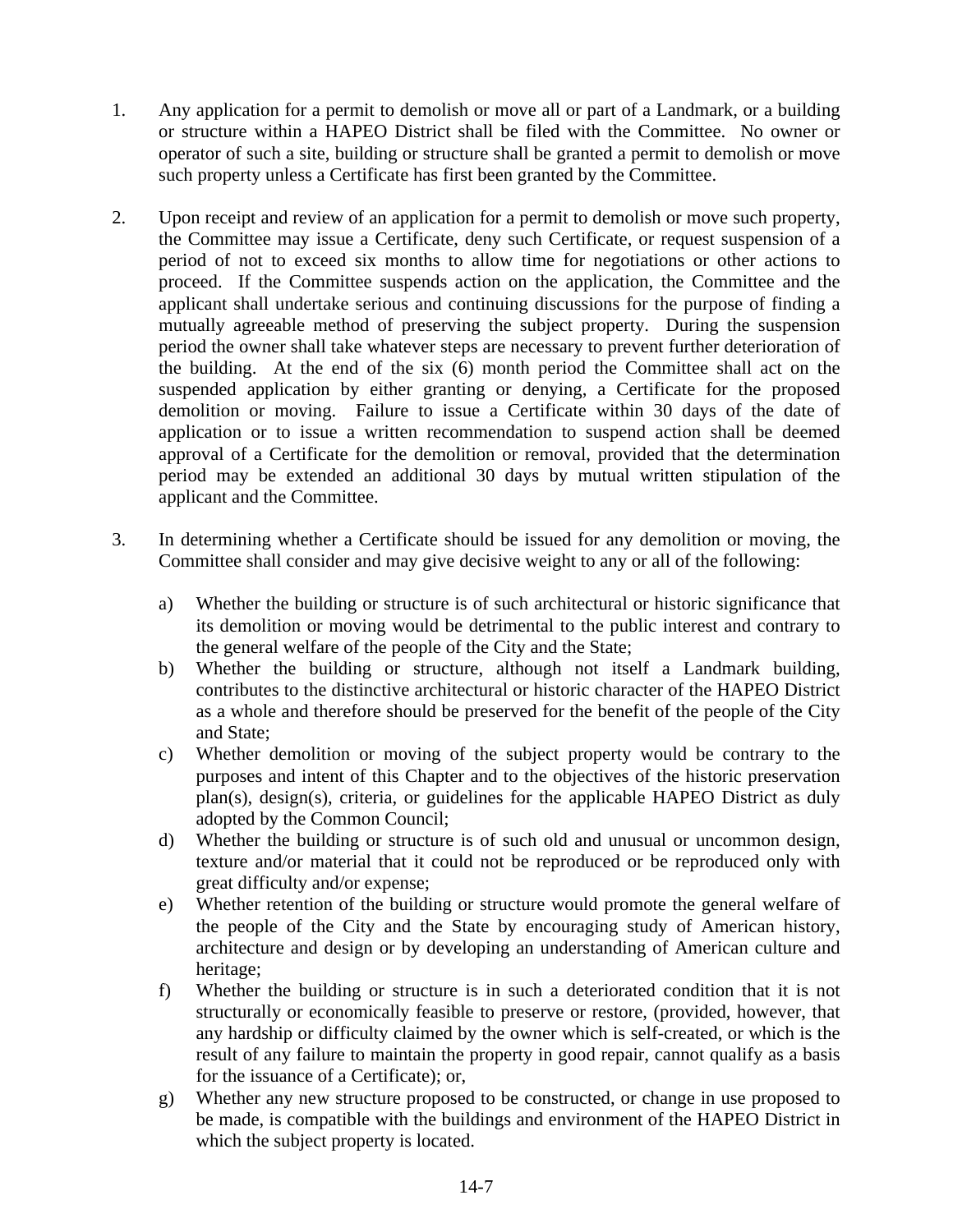4. An appeal from the decision of the Committee to grant or deny a Certificate whether this determination is made upon receipt of the application for a demolition or moving permit, or at the end of the six month period (in a case where action on the application has been suspended), or to suspend action on a demolition or moving application, may be made to the Plan Commission. The applicant for the Certificate or any Alderperson of the District in which the subject building or structure is located may initiate such appeal. Such appeal shall be initiated within 30 days of the date the application was denied by notifying the City Clerk in writing. After a hearing, the Commission may by favorable vote of twothirds (2/3) of its members, reverse or modify the decision of the Committee if, after weighing the interest of the public in preserving the subject property and the interest of the owner in using the property for his or her own purposes, the Commission finds that, owing to special conditions pertaining to the specific property, failure to grant the Certificate for the proposed demolition will preclude all reasonable use of the property and/or will cause serious hardship for the owner, (provided that any self-created hardship shall not be a basis for reversal or modification of the Committee's decision). (AMENDED 5/9/95-- ORDINANCE NO. E-290)

The applicant may also appeal the action of the Commission to the Common Council which shall hold a public hearing and following such hearing may, by favorable vote of two-thirds (2/3) of its members, modify the action of the Commission.

# **14.11 GUIDELINES FOR RESTORATION, REHABILITATION AND NEW CONSTRUCTION**

## 14.1101 General

In considering proposed changes to Landmarks or structures located within a HAPEO District, the Committee shall consider the following:

- 1. Every reasonable effort shall be made to provide a compatible use for a property which requires minimal alteration of the exterior of a building, structure or site and its environment.
- 2. The distinguishing original qualities or character of a building, structure or site and its environment should not be destroyed. The removal or alteration of any historic material or distinctive architectural features should be avoided when possible.
- 3. All buildings, structures, and sites shall be recognized as products of their own specific time (era) of construction. Alterations that have no historical basis and which seek to create an earlier or later design and construction period appearance shall be discouraged.
- 4. Changes which may have taken place in the course of time are evidence of the history and development of a building, structure, or site and its environment. Changes which may have acquired design or construction significance in their own right shall be recognized and weighed as a factor.
- 5. Distinctive stylistic features or examples of skilled craftsmanship which characterize a building, structure or site must be treated with sensitivity.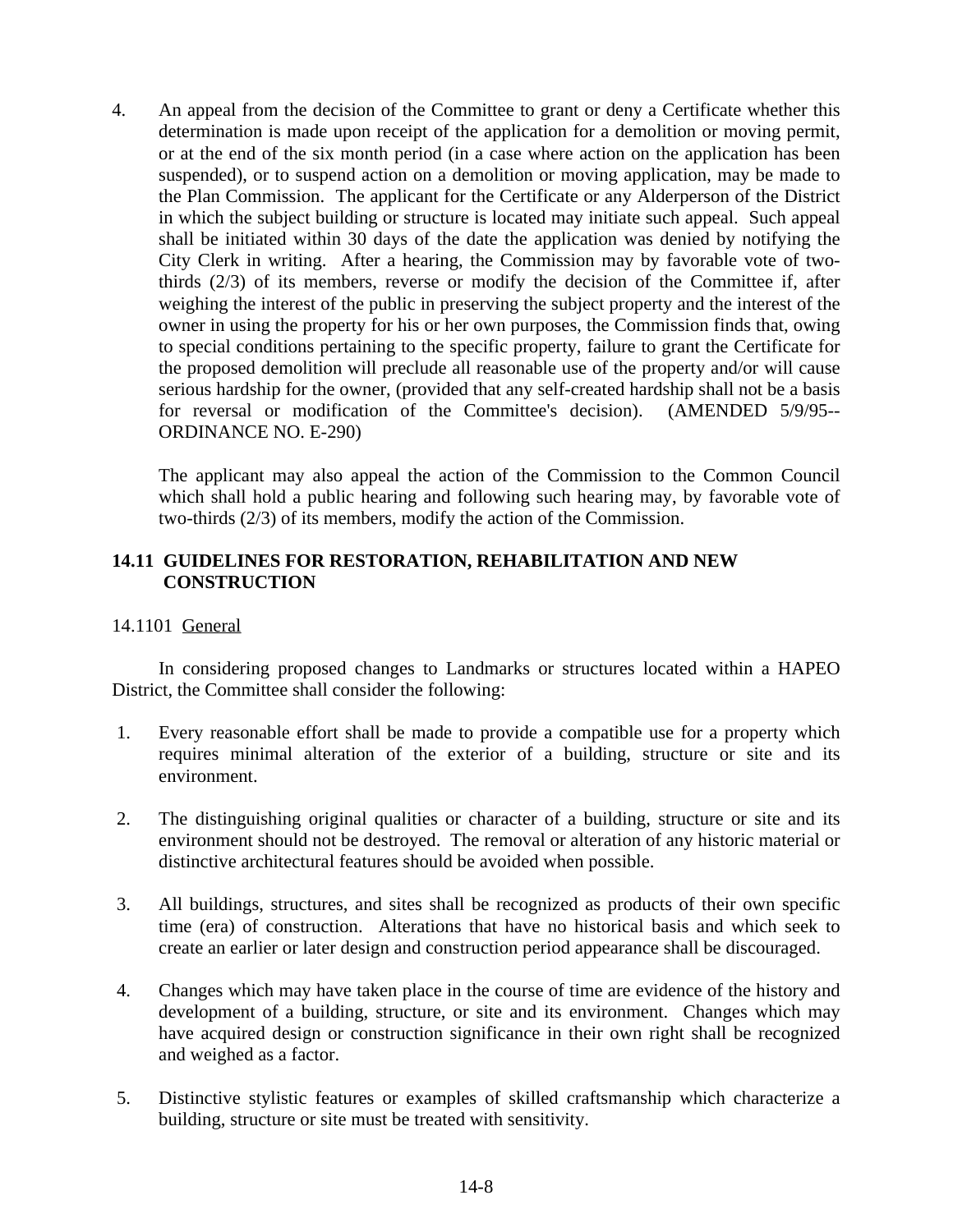- 6. Deteriorated architectural features shall be repaired rather than replaced, wherever possible. In the event replacement is necessary, the new material should match the material being replaced in composition, design, color, texture, size and other visual qualities. Repair or replacement of missing architectural features should be based on accurate duplications of features, substantiated by historic, physical or pictorial evidence rather than on conjectural designs or the availability of different elements from other buildings or structures.
- 7. The surface cleaning of structures shall be undertaken with the gentlest means possible. Sandblasting and other cleaning methods that may damage the historic building materials shall not be undertaken without authorization by the Committee.
- 8. Every reasonable effort shall be made to protect and preserve archeological resources affected by, or adjacent to, any project.
- 9. Contemporary design for alterations and additions to existing properties shall not be discouraged when such alterations and additions to not destroy significant historical, architectural, or cultural material, and such design is compatible with the size, scale, color, material, and character of the property, district, neighborhood or environment.
- 10. Wherever possible, new additions or alterations to structures shall be accomplished in such a manner that if such additions or alterations were to be removed in the future, the essential form and integrity of the structure would be unimpaired.
- 11. Contemporary design used in any new construction should correspond in height, width, proportion, relationship to street, roof forms, composition, rhythm, proportion of openings, materials and color to the existing buildings in the district.

## 14.1102 Specific guidelines for restoration, rehabilitation and new construction

Specific guidelines for the restoration and rehabilitation of existing structures and new construction for specific designated Landmarks or properties within HAPEO District shall be formulated by the Committee prior to the formal designation or delineation of such Landmark or HAPEO District by the Committee.

# **14.12 MAINTENANCE OF LANDMARKS, SITES AND HAPEO DISTRICTS**

Every person in charge of an improvement on a Landmark site or in a HAPEO District shall keep in good repair all of the exterior portions of such improvement and all interior portions thereof which, if not so maintained, may cause or tend to cause the exterior portions of such improvement to fall into a state of disrepair. This provision shall be in addition to all other provisions of the Codes and Ordinances of the City requiring such improvement to be kept in good repair.

## **14.13 DEFINITIONS**

Accessory Object - Objects constructed by man which enhance the cityscape by serving as amenities, i.e. fountains, cemetery monuments, statutes and works of art.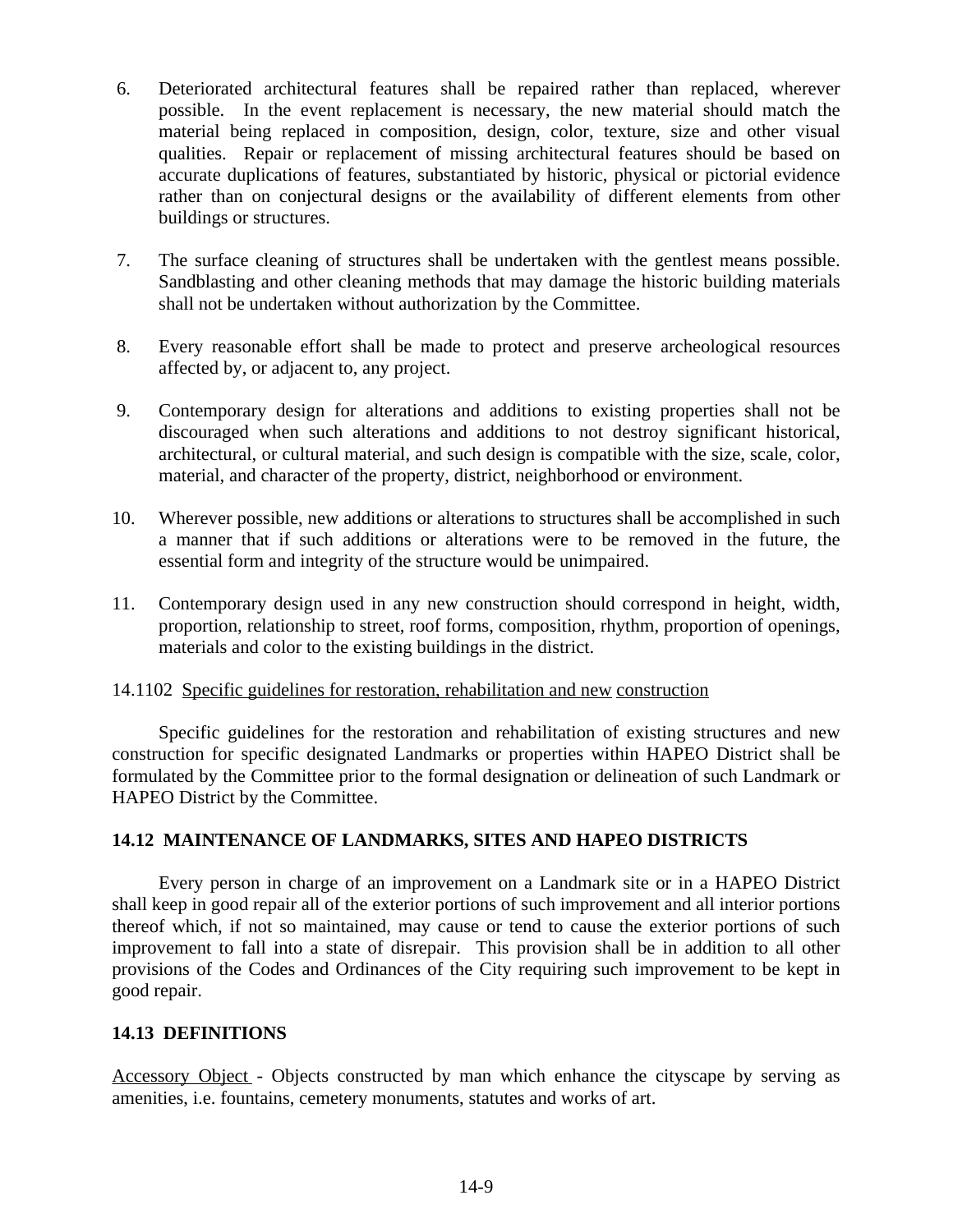Alteration - Any substantive change in the external architectural features of any historic structure or structure within an historic district or on a landmark site.

Building - Any structure having a roof supported by columns or walls used or intended to be used for the shelter or enclosure of persons, animals, equipment, machinery or materials.

Commission - The City Plan Commission.

Committee - The Historic Preservation and Enhancement Committee as created under Chapter 14.

Demolition - The substantial deterioration or complete or substantial removal or destruction of any historic building, structure, fence or accessory object which is located within an historic district or on a landmark site.

Exterior Architectural Features - The general architectural arrangement of such portion of the exterior of any building or structure as is designed to be viewed from a public way, including but not limited to the kind, color, and texture of the building material, the type and design of all windows, doors, lights, signs, and other fixtures appurtenant to such exterior.

Fences - A wooden, masonry or metal structure intended to enclose an open space for purposes of security, confinement, or aesthetic ornamentation.

HAPEO District - An area designated by the Plan Commission on recommendation of the Committee and after public hearing, that contains improvements which a) have a special character or special historical significance or value; b) represent one or more periods of one or more eras in the history of the City, and; c) cause such area, by reason of such factors, to constitute a distinct section of the City.

Improvement - Any place, structure, building, fixture, or object which in whole or in part constitutes an exterior betterment, adornment or enhancement of any real property.

Landmark - Any improvement which has a special character or special historic interest or value as part of the development, heritage or cultural characteristics of the City, State, or nation and which has been designated a landmark pursuant to the provisions of this chapter.

Measured Drawing - An architectural drawing of an existing building or structure measured and drawn to scale.

Maintenance - Work intended to repair or replace any part of any improvement, to correct any deterioration or decay of or any damage to such improvement or any part thereof and to restore same, as nearly as practicable, to its condition prior to the occurrence of such deterioration, decay or damage.

Rehabilitation - The process of improving property through repair or alteration, which makes possible an efficient contemporary use while preserving those portions and features of the property which have significant historic, architectural, and cultural value.

Restoration - The process of bringing a property back to its original or unimpaired state. Authenticity of a restoration would require the removal of incompatible exterior elements and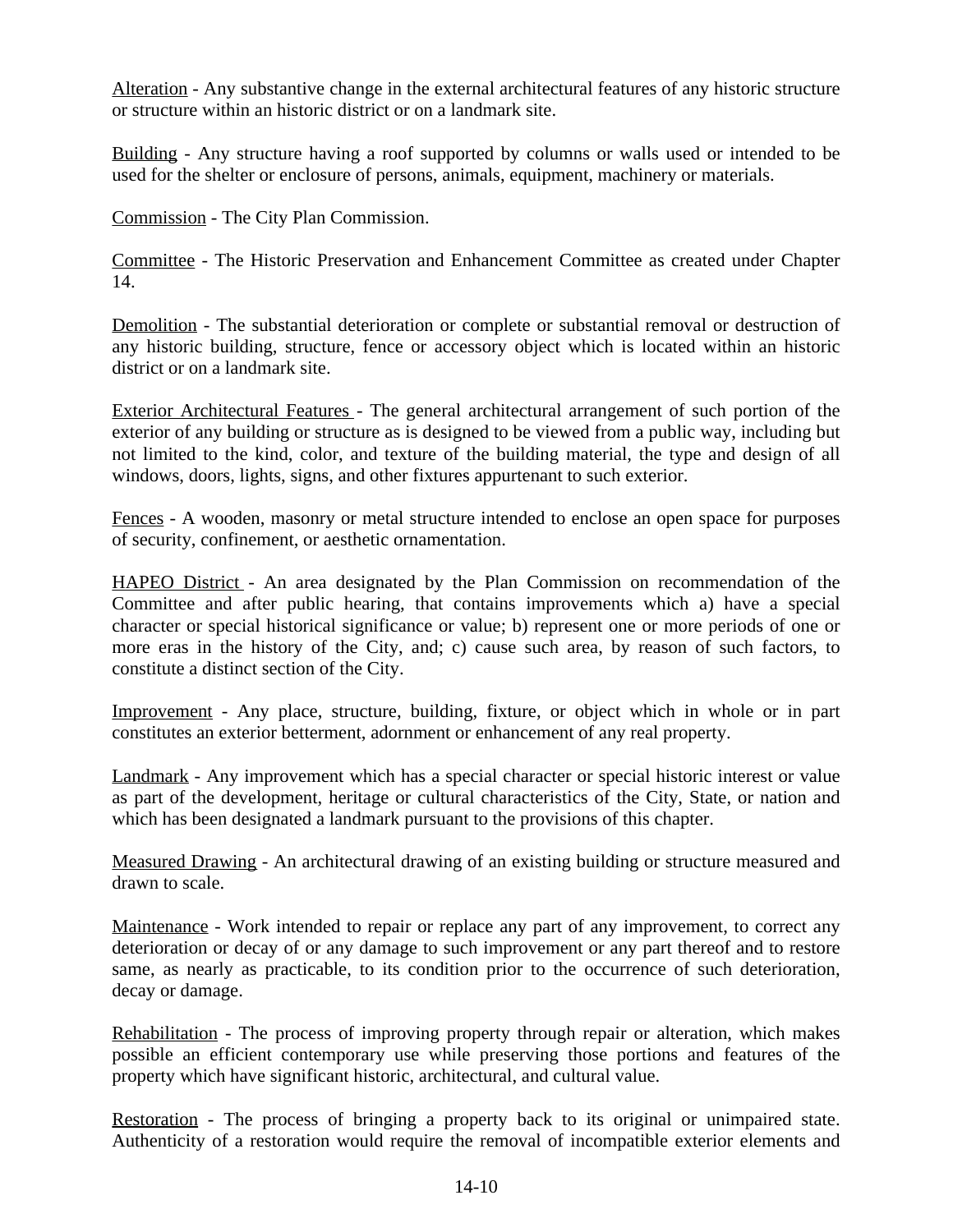the repair or replacement of damaged or deteriorated elements with exact replicas of the same design, dimensions, and materials.

Site - Any parcel of land of historic significance due to a substantial value in tracing the history of aboriginal man, or upon which a historic event has occurred, and which has been designated as a landmark site under this section, or an improvement parcel, or part thereof, on which is situated a landmark and any abutting parcel, or part thereof, used as and constituting part of the premises on which the landmark is situated.

Structure - Any construction, erected by man not intended for shelter, such as bridges, flagpoles, street clocks, and street signs.

(CHAPTER 14 AMENDED APRIL 22, 1997--ORDINANCE NO. E-358)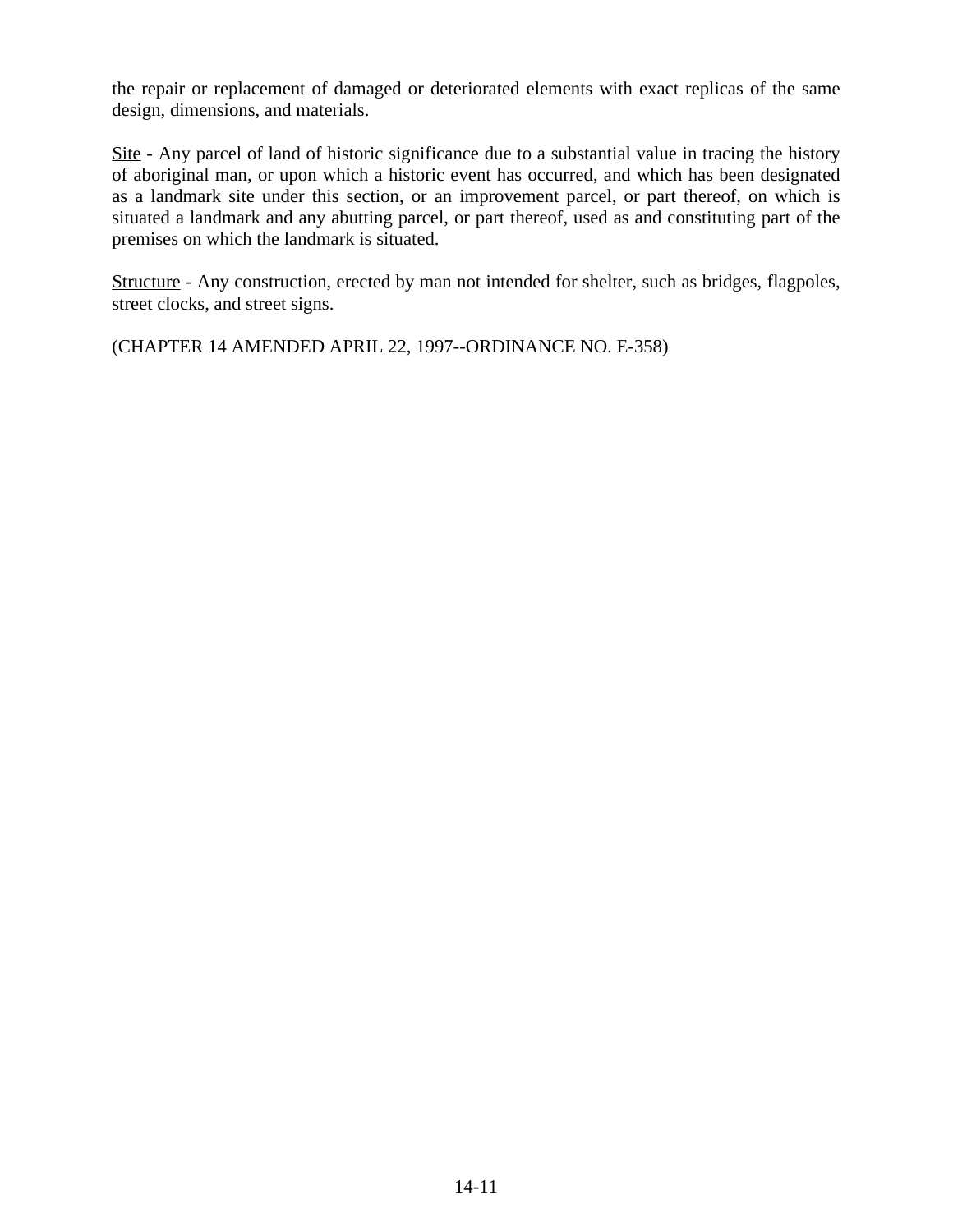### **APPENDIX A**

## **SPECIFIC GUIDELINES FOR RESTORATION, REHABILITATION AND NEW CONSTRUCTION IN THE HARTFORD DOWNTOWN COMMERCIAL HISTORIC ARCHITECTURAL PRESERVATION AND ENHANCEMENT OVERLAY (HAPEO) DISTRICT**

### **I. JUSTIFICATION OF DISTRICT BOUNDARIES**

The Historic Preservation and Enhancement Committee finds that the area of the City described as the Hartford Downtown Commercial HAPEO District and delineated on the map designated as Exhibit A attached hereto has special historical, architectural, community and aesthetic value; with distinct visual characteristics representative of the central commercial areas of smaller Midwestern towns of the late nineteenth and early twentieth centuries, characteristics as yet largely disturbed by the disruptive effects of mid-twentieth century urban growth, and that these characteristics and the historical associations they call to mind are worthy of protecting, enhancing and perpetuating for the people of Hartford, Washington County, Wisconsin and the Nation. The Plan Commission agrees with this finding. The Common Council also agrees with this finding and therefore hereby creates the Hartford Downtown HAPEO District encompassing the area of the City shown on Exhibit A attached hereto.

## **II. CHARACTER OF DISTRICT**

The Hartford Downtown Commercial HAPEO District is composed largely of commercial buildings, two to three stories in height, constructed of masonry materials and placed immediately adjacent to the street right-of-way and abutting adjoining buildings at the side property line (no set-backs).

Facades are generally contiguous and parallel to the street. Buildings front Main Street on both sides forming a corridor. The similarity of architecture of the facades originally gave the street a consistent and coordinated appearance contributing to its character. The major period of initial construction in the Downtown HAPEO District extends from post-Civil war into the 1930's and elements of late 19th-early 20th century historic styles are evident. Although no building is an outstanding example of a specific style, considered collectively they project a sense of place and an image of Hartford, Wisconsin.

# **III. PARTS OF THE TYPICAL HARTFORD DOWNTOWN COMMERCIAL BUILDING**

- A. The Shopfront The shopfronts are of late 19th-early 20th century styles consisting of large expanses of glass contained between piers or columns. Often wooden panels were placed at the base of the show windows. An entry door was placed centrally or to either side. In many cases entry to the second floor is directly from the street.
- B. Horizontal Division Between 1st and 2nd Story Usually some form of horizontal architectural element such as a continuous lintel, string course or contrasting trim separates the first floor shopfront from upper stories.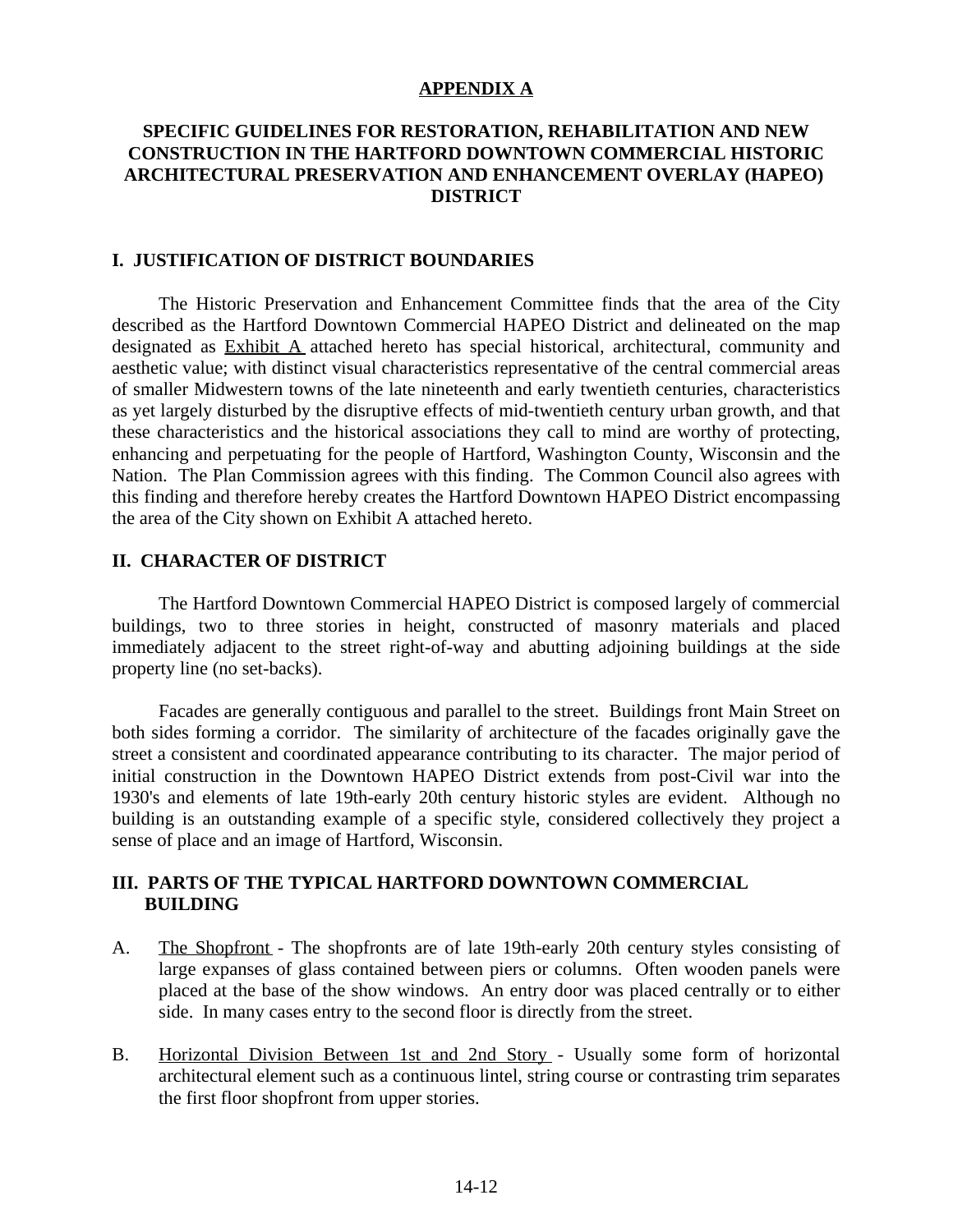- C. Upper Story Windows Generally, double hung windows appear either singly or in pairs, and occasionally there are bays on upper stories. Windows are for the most part rectangular with an occasional round head or segmental arch and their height is greater than their width. They are often 1 over 1, 2 over 2, and only occasionally 4 over 4.
- D. Terminating Element Most buildings have a terminating element at the roofline such as a sheet metal cornice, corbeled masonry, or coping.
- E. Roofline Rooflines are flat or almost flat and not visible from the street.
- F. Materials The commercial buildings in downtown Hartford are for the most part of masonry construction, either of dressed stone or common brick of a red, cream or buff color. Brick is not wildly variegated but generally displays an evenness of tone. Building surfaces appear visually as brick or stone, with recessed mortar joints.
- G. Side Walls In most cases buildings have abutting side walls or party walls.
- H. Building Line Buildings are generally placed immediately adjacent to the street right-ofway.
- I. Relationship of Building to Lot Generally buildings fill the lot.

# **IV. CATEGORIES OF PROPERTY IN THE DOWNTOWN COMMERCIAL DISTRICT AND THE TYPE OF PRESERVATION TREATMENT REQUIRED**

- A. Intact Building That building which still retains its original appearance. It requires routine maintenance in conformity with the existing design to keep it in a satisfactory state of preservation. A Certificate of Appropriateness is required for any action.
- B. Altered Historic Building That building which conforms in age, size, height, material and character to others in the area but which has undergone stylistic modification. Restoration or rehabilitation in keeping with or sympathetic to the original architectural style shall be permitted. A Certificate of Appropriateness is required for any action.
- C. Intrusion That building which does not conform to the general character of the district in architectural style, size, height, texture and material. It should remain until it is no longer useful and eventually should be remodeled or replaced with a more compatible building (see guidelines for new construction). A Certificate of Appropriateness is required for any action.
- D. Vacant Lot A Certificate of Appropriateness is required before erecting a new building on a vacant lot in an Historic District. (See guidelines for new construction.)
- E. New Construction on a Lot Already Occupied A Certificate of Appropriateness is required before erecting an addition to an existing structure in the HAPEO District or before beginning new construction on any lot already occupied.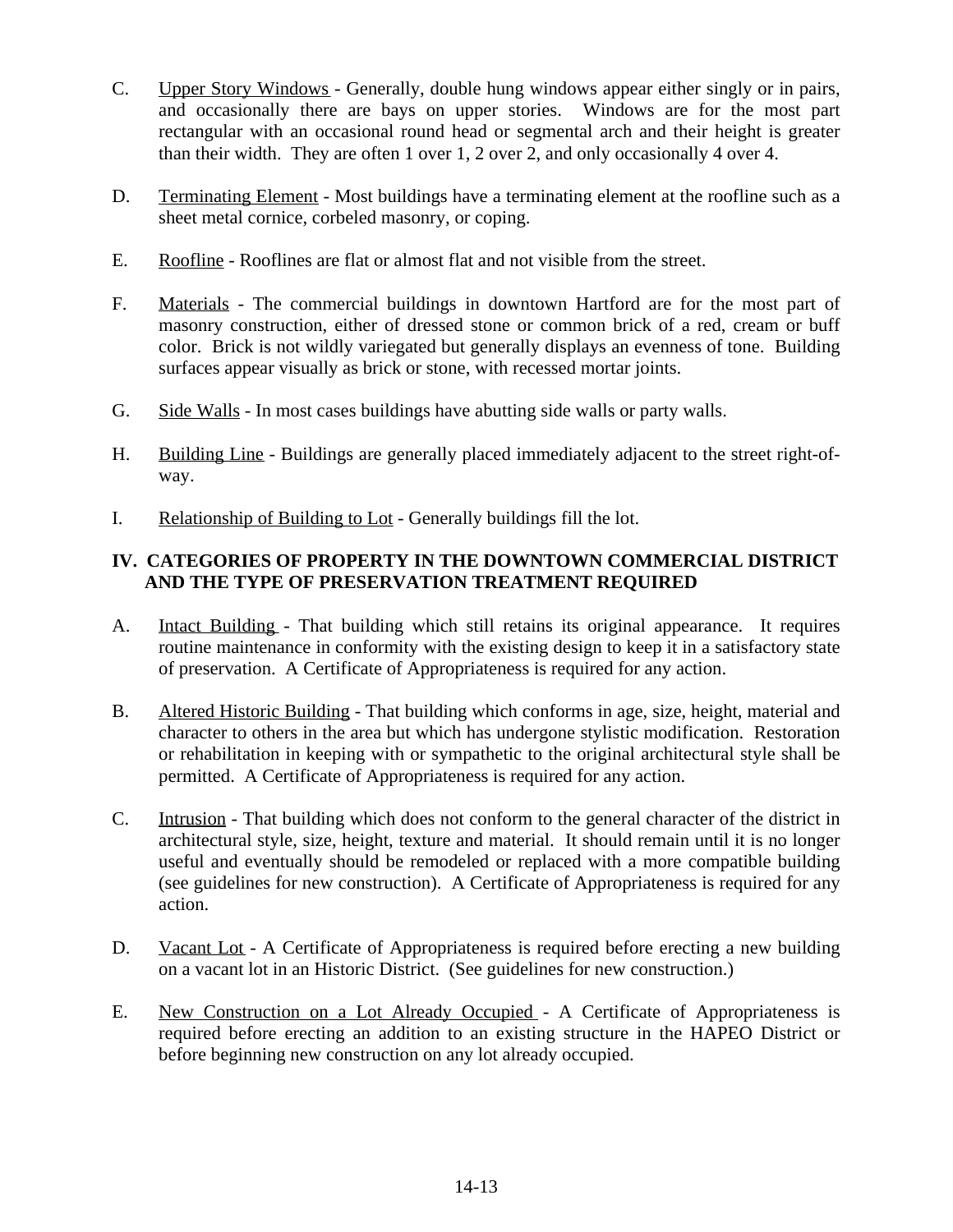# **V. GUIDELINES FOR REHABILITATION OR RESTORATION**

- A. Height Alterations which create more than a one story difference between a building and those on either side should not be permitted.
- B. Major Facade
	- 1. Shopfronts
		- a) Shopfronts should be restored relying on historic photographs, original drawings, physical evidence, and other documents and rehabilitated in keeping with or sympathetic to the architectural style of the building.
		- b) Shopfronts should fit inside the original shopfront opening and should not ordinarily be allowed to extend beyond the original opening.
		- c) Display windows should be restored to their original appearance or design utilizing large sheets of glass in keeping with the architectural era. Small paned, 18th century windows should not ordinarily be permitted nor should solid or translucent materials in place of windows.
	- 2. Upper Story Windows
		- a) Upper story windows should be restored to their original appearance or be rehabilitated to fit the original frame in a double hung one-over-one arrangement.
		- b) Round or segmentally arched windows should contain window frames and panes which follow the exterior configuration. A less desirable alternative of partial blocking to form a rectangular opening may occur but--if proposed--should block up the least possible amount of the opening to preserve to the greatest extent possible, the original proportions of the window.
		- c) Upper story windows should not be block up.
		- d) Generally shutters should not be used and should only be considered when they are appropriate to the architectural era and when their design is proportionately and stylistically compatible with the building. Shutters may be used if there is evidence that they were in the original building design.
		- e) Mill finish aluminum storm windows should not be used.
	- 3. Cornices

Existing cornices should be retained and kept in good repair.

- 4. Roofs
	- a) Roofs are to be flat or gently sloping or otherwise not visible from the street.
	- b) Mansards, pents, gables, gambrels or other exotic roof shapes not characteristic of the architectural era should not be allowed.
- 5. Other Sides

The Committee should be less rigorous in the application of these guidelines with respect to secondary facades.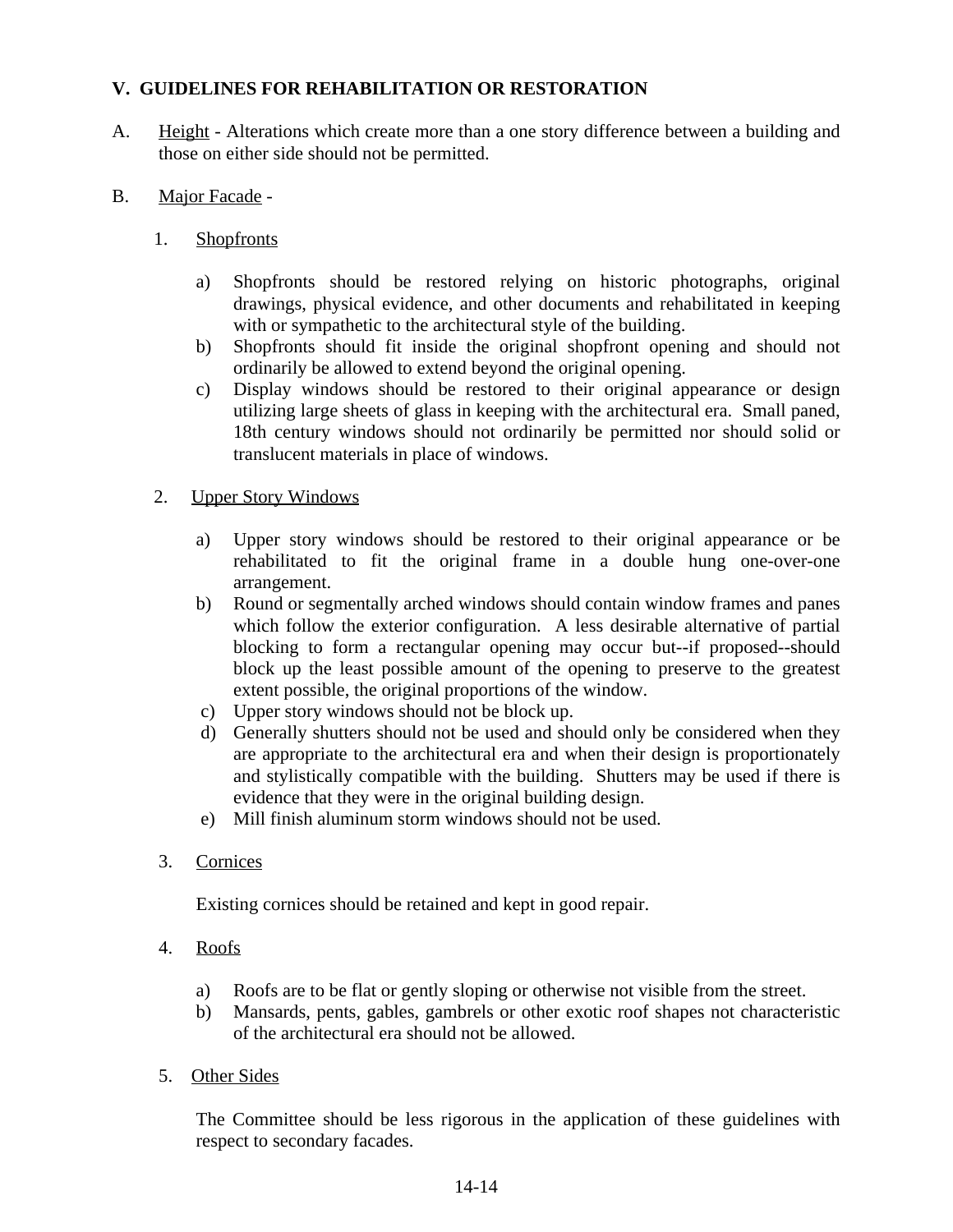## 6. Guidelines

All guidelines shall not conflict with State Building Codes or energy conservation codes.

Preservation treatments not compatible with the original character of the district as specified in Sections II and III should not be favorably reviewed. For illustrative purposes, examples of architectural styles which tend to have elements incompatible with Hartford's historic styles include (with no attempt to be inclusive) Spanish Mission Colonial, Scandinavian Modern, Bavarian, and French Provincial.

The Committee should produce and promote descriptive literature with photographs and drawings, to assist owners and tenants in the district in planning to preserve and enhance existing structures.

# C. Materials -

 1. Materials used in original construction should also be used in restoration. In rehabilitation, materials that give the same visual appearance as existing original parts of the building should be used. Generally, in Hartford, this is either brick or dressed stone but in some cases, clapboard, board and batten or stucco, etc. may be in keeping with original construction.

Brick and other materials used in restoration should be selected to conform to the dimensions of existing-original materials. Brick should also conform in color, texture and surface treatment to existing-original brick. Other materials should coordinate in color, texture and surface treatment with nearby buildings.

 2. Exposed aggregate, fieldstone, boulders, split rock, concrete or cinder block, aggregate panels, aluminum, steel, or vinyl siding should not be permitted. Vertical or horizontal board and batten, shingles, or clapboards should not be permitted unless they are aesthetically acceptable and compatible with the style of the building and nearby buildings.

## 3. Mortar Joints

The masonry wall should appear visually as masonry. In restoration, care should be taken not to damage the brick thereby creating larger joints than were original to the specific building. No exaggerated, uneven or oddly colored mortar joints should be used. Mortar should not contrast vividly with the masonry.

4. Glazing

Clear or slightly tinted glass or polymeric glazing material should be used. No mirror glass should be permitted. Glass blocks are also out of character and thus inappropriate.

 5. Materials and methods of construction which will lead to deterioration should be avoided.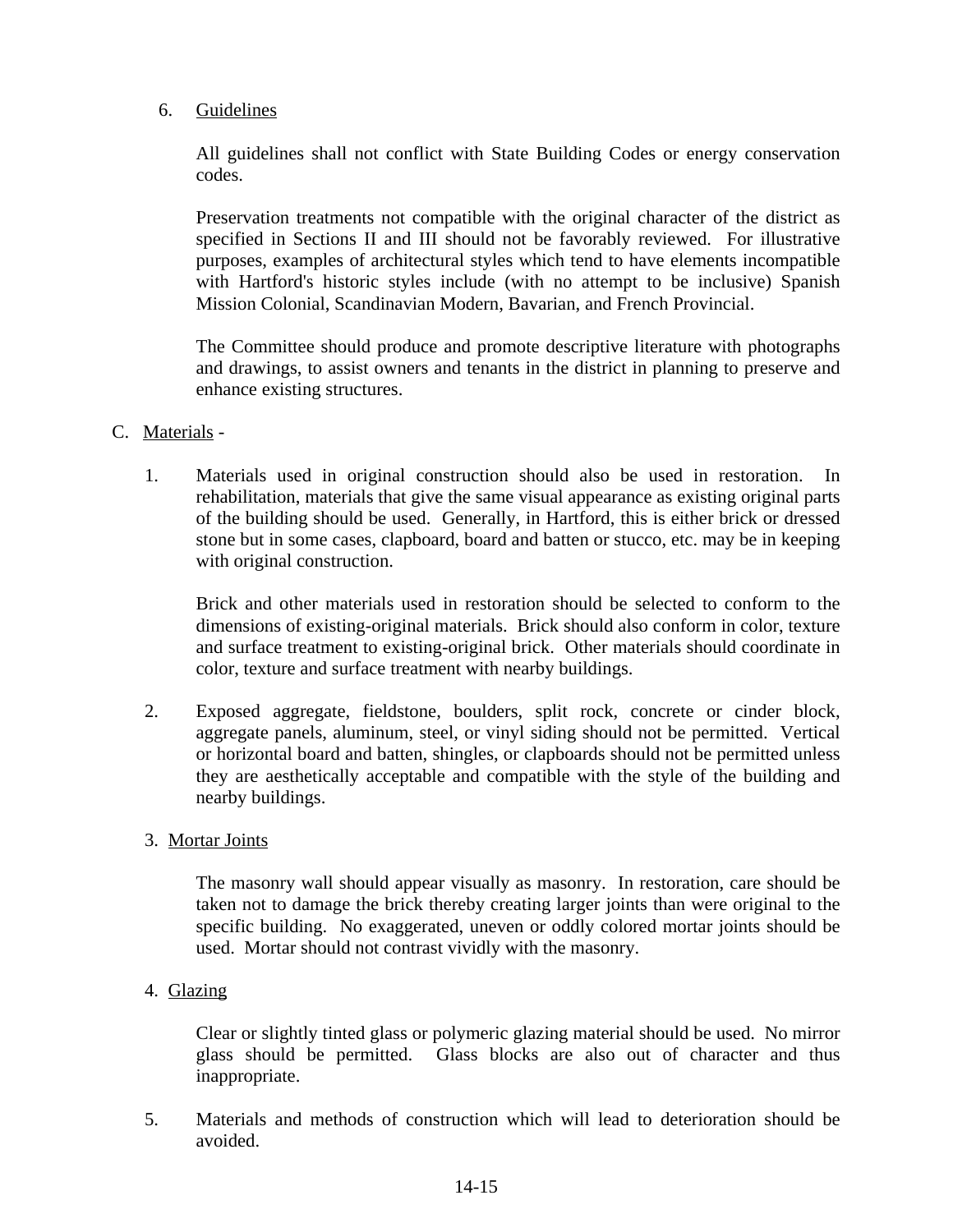- D. Cleaning or Painting
	- 1. Buildings should be cleaned with the gentlest method possible to accomplish the task, therefore sandblasting should not be permitted on brick or soft stone surfaces.
	- 2. Masonry buildings which have never been painted should not be painted unless authorized by the Committee.

# **VI. GUIDELINES FOR NEW CONSTRUCTION**

- A. General Contemporary design is encouraged in new construction. New buildings should correspond in height, width, proportion, relationship to street, roof forms, composition, rhythm, proportion of openings, materials and color to the existing buildings in the district.
- B. Height Floor heights on main facades should appear visually in proportion to those of adjoining buildings. There should be no more than one story difference between a new building and those on either side. Buildings should be not more than three stories in height.
- C. Width New buildings should reflect the characteristic rhythm of facades along the street. If the site is large, the mass of the facade can be broken into a number of smaller bays. In Hartford, these bays should be of no less than 20 feet nor more than 40 feet in width.
- D. Proportion The characteristic proportion (relationship between height and width) of existing facades should be maintained.
- E. Relationship to Street New buildings should be built to the property lines like adjoining buildings.
- F. Roof Forms Flat or gently sloping roofs, not visible from the street, should be used. Roof forms should be similar to those on adjacent buildings. Mansards, pents, gables, gambrels, or other out-of-character roof shapes should not be used. Roofs should not overhang.
- G. Composition The organization of the various parts of the facade should be similar to that of surrounding facades. In this district the composition consists of:
	- 1. A shopfront on the first floor which should contain display windows that are aesthetically acceptable and compatible with the style of the building and nearby buildings. In most cases, display windows should be large.
	- 2. A traditional visual horizontal division between the first and second stories such as corbelling, a string course, or contrasting stone.
	- 3. Upper story windows should have a minimum height of 1-1/2 times their width and be double hung one-over-one, two-over-two, or four-over-four.
	- 4. Bay windows should be used only on upper stories.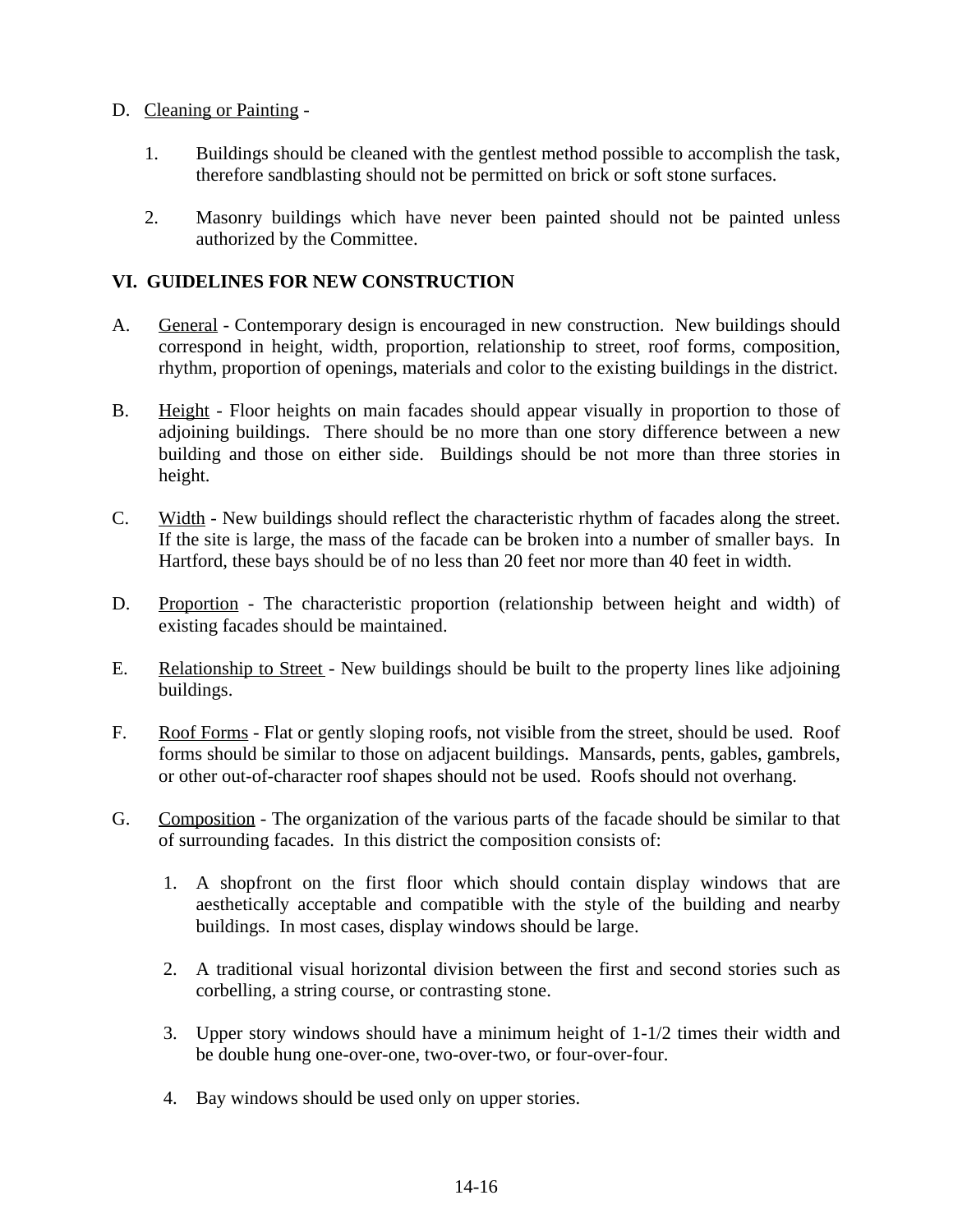- 5. A terminating feature such as a cornice, corbelled brick, a parapet, or coping stone should complete the facade at the roofline.
- H. Architectural Rhythm Architectural rhythm which carries throughout the block (such as window spacing) should be incorporated into new facades. In this district, on the first floor, this suggests large expanses of display windows (no small paned windows should be permitted) and on upper stories double hung, rectangular, round or segmentally arched windows should be placed singly or in pairs.
- I. Proportion of Openings The size and proportion of window and door openings should be similar to those on surrounding facades. The same applies to the ratio of window area to solid wall for the facade as a whole. Where appropriate, soft fabric awnings should be used for shade, color or style.
- J. Materials New construction in the Hartford Downtown Commercial HAPEO District should be composed of materials which complement adjacent and nearby facades. New buildings should not contrast sharply with others which meet the descriptions in Sections II and III. For illustrative purposes, examples of architectural styles which would tend to have elements which are incompatible with Hartford's historic styles (found in nearby facades) include (with no attempt to be inclusive) Spanish Mission, Colonial, Scandinavian Modern, Bavarian and French Provincial. In addition:
	- 1. In this District, masonry (brick or stone) facing should normally be used. Brick should be of standard size  $(8'' \times 2-1/3'' \times 4'')$  and of even coloration. Exposed aggregate, fieldstone, boulders, split rock, concrete or cinder block, aggregate panels, aluminum, steel or vinyl siding should not be permitted. Vertical or horizontal board or batten, shingles, or clapboards should be permitted only if aesthetically acceptable.

One suggestion of aesthetic acceptability would be evidence that non-masonry construction was used on a previous building of the same approximate configuration and style in the same location. Generally, though, non-masonry new construction should be discouraged, and--if proposed--evidence of meeting Section VIII of Chapter 14 may be requested.

- 2. Mortar Joints--Masonry walls should appear visually as masonry--not as joints. No oversize mortar joints, skintling, or other uncommon joints should be permitted. Black mortar or other mortar which contrasts with the masonry should not be used.
- 3. Glazing--Clear or slightly tinted glass or polymeric glazing materials should be used. No mirror glass, deeply smoked glass or glass blocks should be permitted.
- K. Color Colors chosen for new construction should correspond to those of neighboring buildings within the block or the District. (See facade renderings by R. Hartmann 1980- 1982.)
- L. Guidelines All guidelines shall not conflict with state building codes or energy conservation codes. The Committee should produce and promote descriptive literature, with photographs and drawings, to assist property owners in the district in planning new construction which is complementary with existing facades.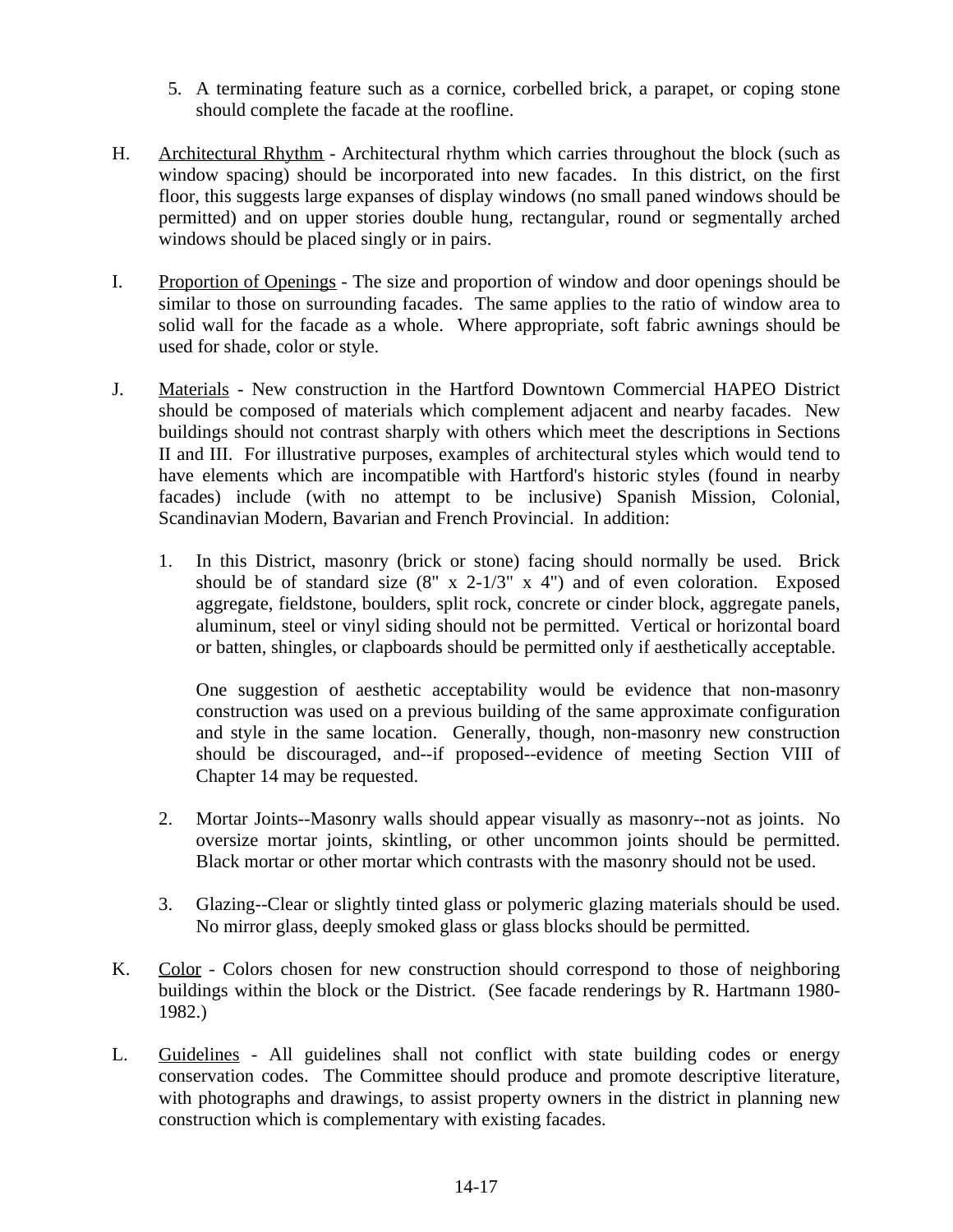M. Signs - Signs convey necessary information, and, if harmonious, add to the visual character of place. They should be easy to read and unobtrusive. Signs should not obscure architectural details of a building.

Each sign should be integrated with the building's facade, and requires individual attention to design. Multiple signs intended for the same structure should be designed as a unified scheme.

The booklet Sign Design: Guidelines for signs in Hartford's Historic District shall be used as a general guide for the design evaluation of signs in any historic district. (SECTION M. CREATED 4/12/94--ORDINANCE NO. E-259)

N. Modern Fixtures - TV antennas and similar receptacles shall be placed on roofs toward the rear, and should not project above the roof crest if possible.

Utility meters should be placed on foundation walls as low as feasible. Above-ground service connections should be to the rear of the property.

Room air-conditioning apparatus should be positioned to the side or rear, where it is least visible. Where this cannot be accomplished, the device should be put in an existing window, without disturbing the trim. Any infill of window space around the device should be accomplished with opaque, weather-resistant material, and should be painted to match the trim color of the window.

Modern fixtures are generally considered to disfigure historic structures. However, they do have important functions, and if well designed, need be no more disturbing then the fixtures of the past. (SECTION N. CREATED 4/12/94--ORDINANCE NO. E-259)

# **VII. DISTRICT BOUNDARIES**

A. Mapping - The boundaries of the proposed Downtown Commercial HAPEO District shall be those on EXHIBIT A attached hereto.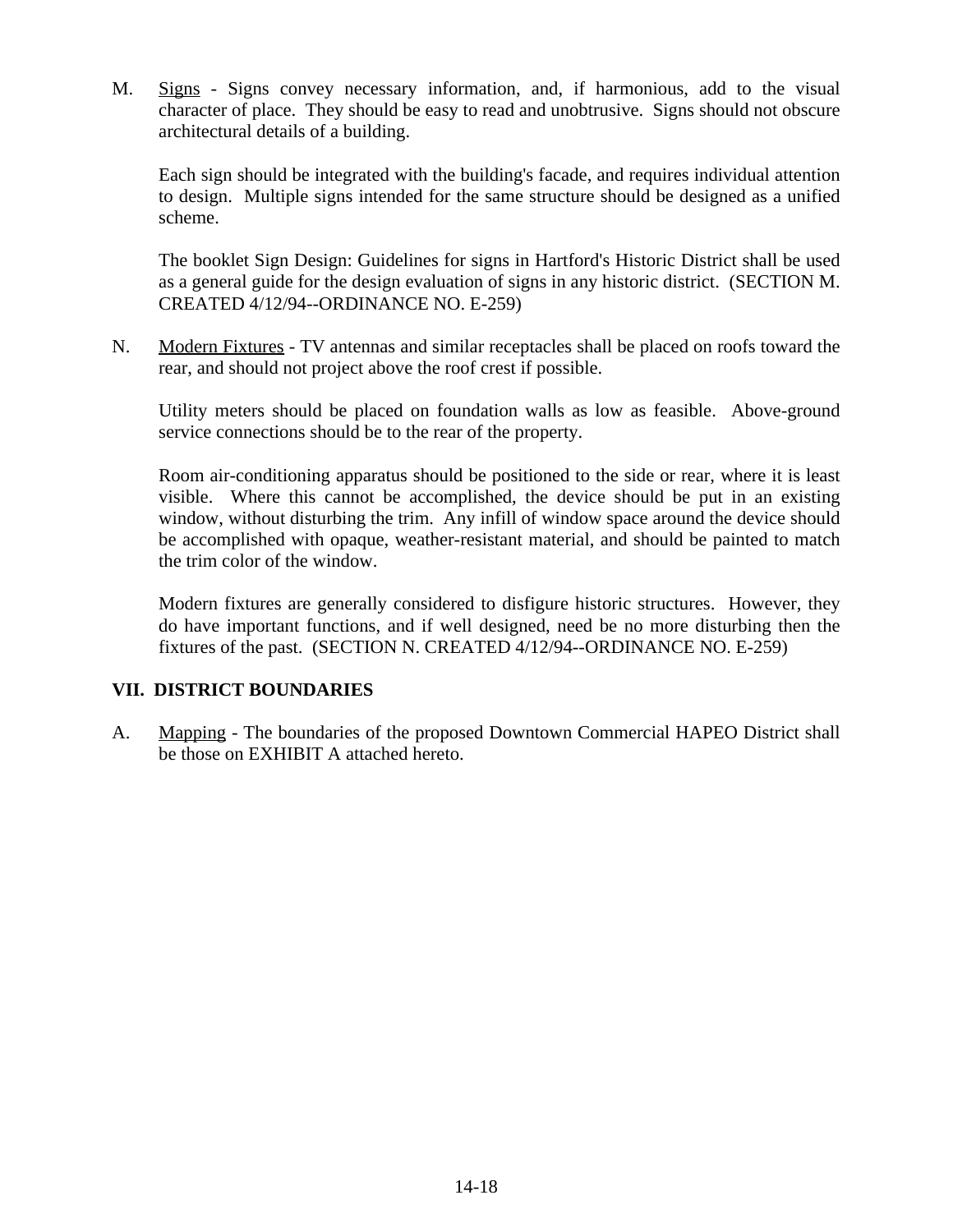### **EXHIBIT A**

## **LEGAL DESCRIPTION OF THE HISTORIC PRESERVATION DISTRICT**

That part of the NE 1/4 of the SE 1/4 and the S 1/2 of the NE 1/4 of Section 20, and that part of the NW 1/4 of the SW 1/4 and the SW 1/4 of the NW 1/4 of Section 21, T10N, R18E, City of Hartford, Washington County, Wisconsin, more fully described as follows:

Beginning at the center of the intersection of West Sumner Street and Johnson Street, thence north along the center line of North Johnson Street to the center line of West Jackson Street; thence Southwesterly, along said center line and its extension, to the center line of the Rubicon River; thence generally Westerly, along the center line of said river, to the Northwest corner of Lot 1, of C.S.M. 3009; thence S 00° 05' 00" W, 56.00 feet; thence N 48° 58' 53" W, 55.54 feet; thence S 00° 05' 00" W, 77.91 feet; thence N 89° 23' 00" W, 75.00 feet; thence N 00° 05' 00" E, 33.00 feet; thence West, 120 feet, thence North, 220 feet; thence West, 46 feet; thence South to the center line of the Rubicon River; thence generally Westerly along the center line of said river, to the Southeast corner of Lot 1 of C.S.M. 2343; thence Southeasterly to the Northeasterly right-of-way line of W. B. Place Drive; thence Southeasterly and Southerly to the North right-ofway line of West Sumner Street; thence West, along said North right-of-way line, to the East right-of-way line of Grant Street; thence Northerly, along said East right-of-way line, to the Southwest corner of Lot 1 of C.S.M. 2343; thence S 78° 50' 53" E, along the South line of said Lot 1, 332.29 feet to a meander corner; thence N 28° 40' 54" E, along a meander line, 228.91 feet to a meander corner; thence N 34° 08' 07" E, 173.40; thence N 75° 54' 07" E, 106.80 feet; thence S 44° 35' E, 50.37 feet; thence S 11° 15' E, 224.69 feet; thence S 13° 15' E, 220 feet; thence N 89 $\degree$  55' 07" E, 63.12 feet; thence N 00 $\degree$  28' W, 664.80 feet to the South right-of-way line of the Wisconsin and Southern Railroad; thence Southeasterly, along said South right-ofway line, to the center line of North Rural Street; thence South, along said North Rural Street center line, to the center line of West Wisconsin Street; thence East, along the West Wisconsin Street center line, to the center line of North Johnson Street; thence North, along the center line of North Johnson Street to a point 132 feet south of the south line of West State Street, thence N 89° 41' 37" E along the south line of Lot 7, Block 5 of the Original Plat of Hartford to the west line of Lot 8, Block 5 of said Plat, thence northward along said west line to the center line of West State Street, thence easterly along the center line of West State Street to a point 65 feet west of the West line of North Main Street, thence North 80 feet, thence east to the center line of North Main Street, thence North along the center line of North Main Street to the center line of Union Street thence East to a point 144 feet east of east line of Union Street, thence south to the center line of East State Street, thence west 45 feet, thence south 93 feet, thence East 36 feet, thence south 61 feet, thence East to a point 16 feet east of west line of Lot 14, Block 6 of Original Plat, thence south to south line of the right of way of the Wisconsin and Southern Railroad, thence southeasterly along said south right of way line 60 feet, thence south to the north line of outlot 289, thence easterly, southerly, westerly and northerly along outlot 289 to the center of the east line of Park Avenue, thence westerly along the center line of Park Avenue to the center line of Mill Street, thence south along the center line of Mill Street to a point 94 feet north of north line of East Sumner Street, thence East 109 feet, thence North 47 feet, thence East 44 feet, thence south to the center line of East Sumner Street, thence south along the center of South Street 123 feet, thence west 132 feet, thence south 68 feet, thence west 35 feet, thence south to the north line of Lecounts Addition, thence West along the north line of Lecounts Addition to a point 18 feet west of the East line of Lot 1 of said Lecounts Addition, thence south to the center line of Church Street, thence West to the center line of Branch Street, thence